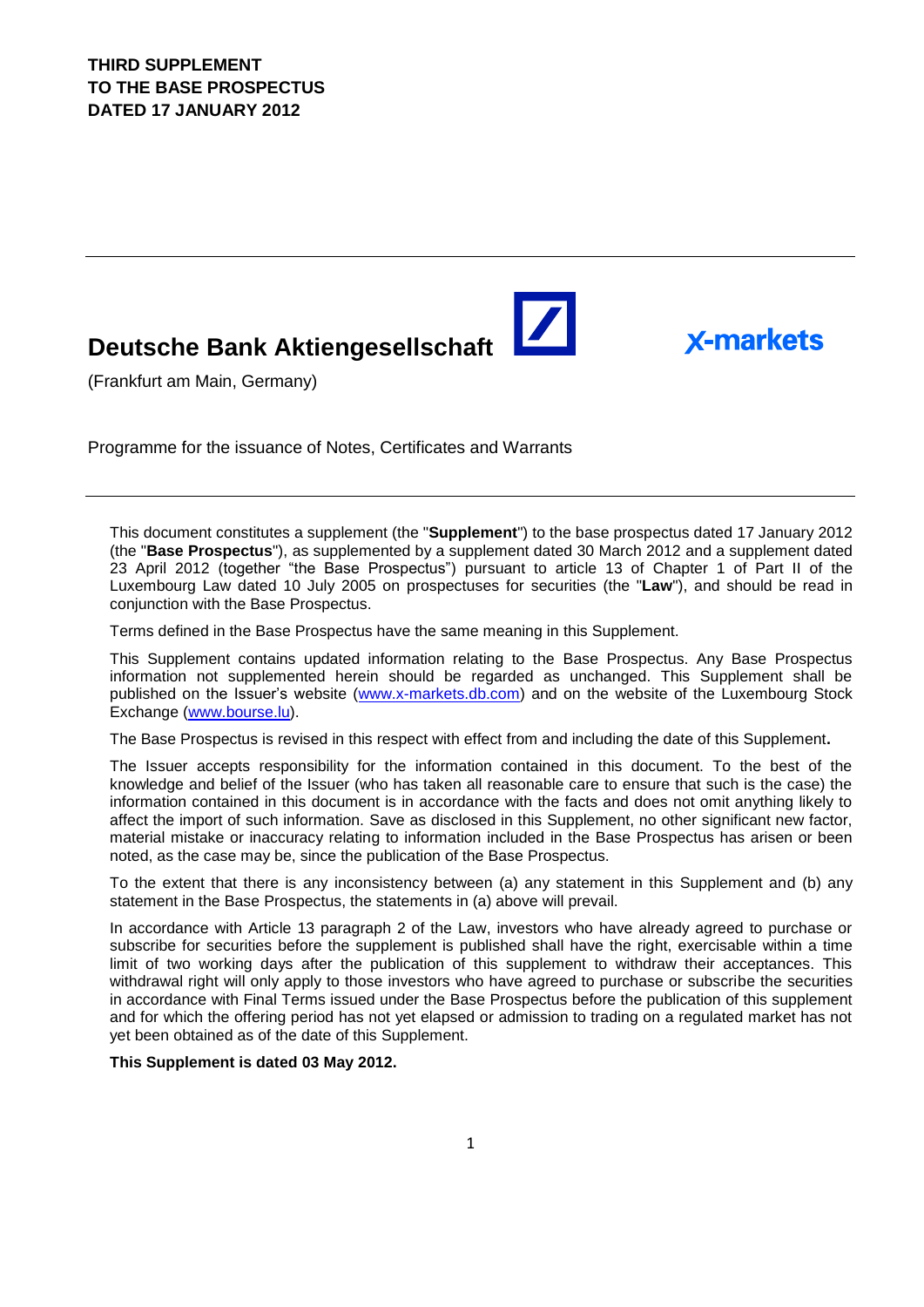### I

### **PUBLICATION OF DEUTSCHE BANK, AG INTERIM REPORT AS OF 31 MARCH 2012**

On 26 April 2012, the Issuer published its Interim Report as of March 31, 2012. By virtue of this Supplement the Interim Report as of March 31, 2012 is incorporated by reference in, and form part of, the Base Prospectus. Copies of all documents incorporated by reference in the Base Prospectus are also available on the Luxembourg Stock Exchange's website [\(www.bourse.lu\)](http://www.bourse.lu/).

Section "C. Documents incorporated by reference" in Chapter III "General Information on the Prospectus" (Page 48), shall be deleted and replaced as follows: "

### **1. Documents Incorporated by Reference**

The following documents, which have previously been published or are published simultaneously with this Base Prospectus and have been filed with the CSSF, or, in respect of the registration document (the "**Registration Document**") dated 4 April 2012 of Deutsche Bank Aktiengesellschaft, approved by the German Federal Financial Services Supervisory Authority (*Bundesanstalt für Finanzdienstleistungsaufsicht –* BaFin), shall be deemed to be incorporated in, and to form part of, this Base Prospectus:

- a) the Registration Document of Deutsche Bank Aktiengesellschaft dated 4 April 2012 (English version);
- b) the Registration Document of Deutsche Bank Aktiengesellschaft dated 12 April 2011 (English version);
- c) the Annual Report of Deutsche Bank Aktiengesellschaft as of 31 December 2009 (English version);
- d) the Financial Report of Deutsche Bank Aktiengesellschaft as of 31 December 2011 (English version);
- e) the Annual Financial Statements and Management Report 2011 of Deutsche Bank Aktiengesellschaft (English version);
- f) the unaudited interim financial statements of Deutsche Bank Aktiengesellschaft for the nine months ended 30 September 2011 (English version); and
- g) The unaudited interim financial statement of Deutsche bank Aktiengesellschaft for the three months ended 31 March 2012 (English language version)

Following the publication of this Base Prospectus a supplement may be prepared by the Issuer and approved by the CSSF in accordance with Article 16 of the Prospectus Directive. Statements contained in any such supplement (or contained in any document incorporated by reference therein) shall, to the extent applicable (whether expressly, by implication or otherwise), be deemed to modify or supersede statements contained in this Base Prospectus or in a document which is incorporated by reference in this Base Prospectus. Any statement so modified or superseded shall not, except as so modified or superseded, constitute a part of this Base Prospectus.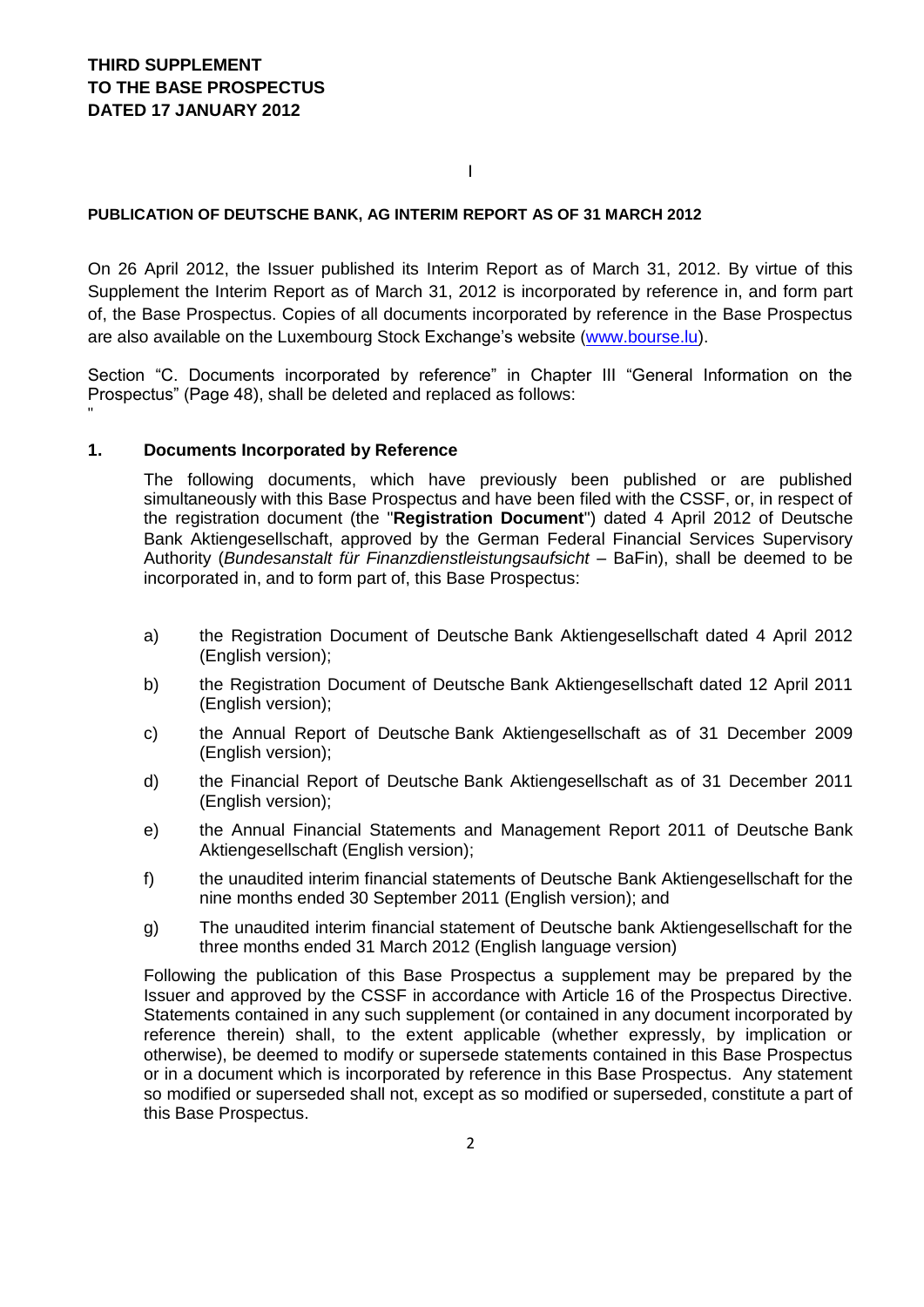# **2. Cross Reference List**

Specific items contained in "Documents Incorporated by Reference".

(a) The following information is set forth in the Registration Document of Deutsche Bank Aktiengesellschaft dated 4 April 2012:

| <b>Registration Document</b>                                                                                                 | <b>Enalish</b><br>language<br>version |
|------------------------------------------------------------------------------------------------------------------------------|---------------------------------------|
| <b>Persons Responsible</b>                                                                                                   | 4                                     |
| <b>Statutory Auditors</b>                                                                                                    | $\overline{4}$                        |
| <b>Risk Factors</b>                                                                                                          | 4                                     |
| <b>Information about Deutsche Bank</b>                                                                                       | $\overline{7}$                        |
| <b>Business Overview</b>                                                                                                     | $\overline{7}$                        |
| <b>Organisational Structure</b>                                                                                              | 9                                     |
| <b>Trend Information</b>                                                                                                     | 10                                    |
| <b>Administrative, Management and Supervisory Bodies</b>                                                                     | 10                                    |
| <b>Major Shareholders</b>                                                                                                    | 13                                    |
| Financial Information concerning Deutsche Bank's Assets and Liabilities,<br><b>Financial Position and Profits and Losses</b> | 13                                    |
| Historical Financial Information / Financial Statements                                                                      | 13                                    |
| Auditing of Historical Annual Financial Information                                                                          | 13                                    |
| Legal and Arbitration Proceedings                                                                                            | 13                                    |
| Significant Change in Deutsche Bank Group's Financial Position                                                               | 19                                    |
| <b>Material Contracts</b>                                                                                                    | 19                                    |
| Third Party Information and Statement by Experts and Declaration of any<br><b>Interest</b>                                   |                                       |
|                                                                                                                              | 19                                    |
| <b>Documents on Display</b>                                                                                                  | 20                                    |

(b) The following information is set forth in the Registration Document of Deutsche Bank Aktiengesellschaft dated 12 April 2011:

| English<br>language<br>version |
|--------------------------------|
| $\overline{4}$                 |
| $\overline{4}$                 |
| $\overline{4}$                 |
| 7                              |
| 7                              |
| 9                              |
| 9                              |
|                                |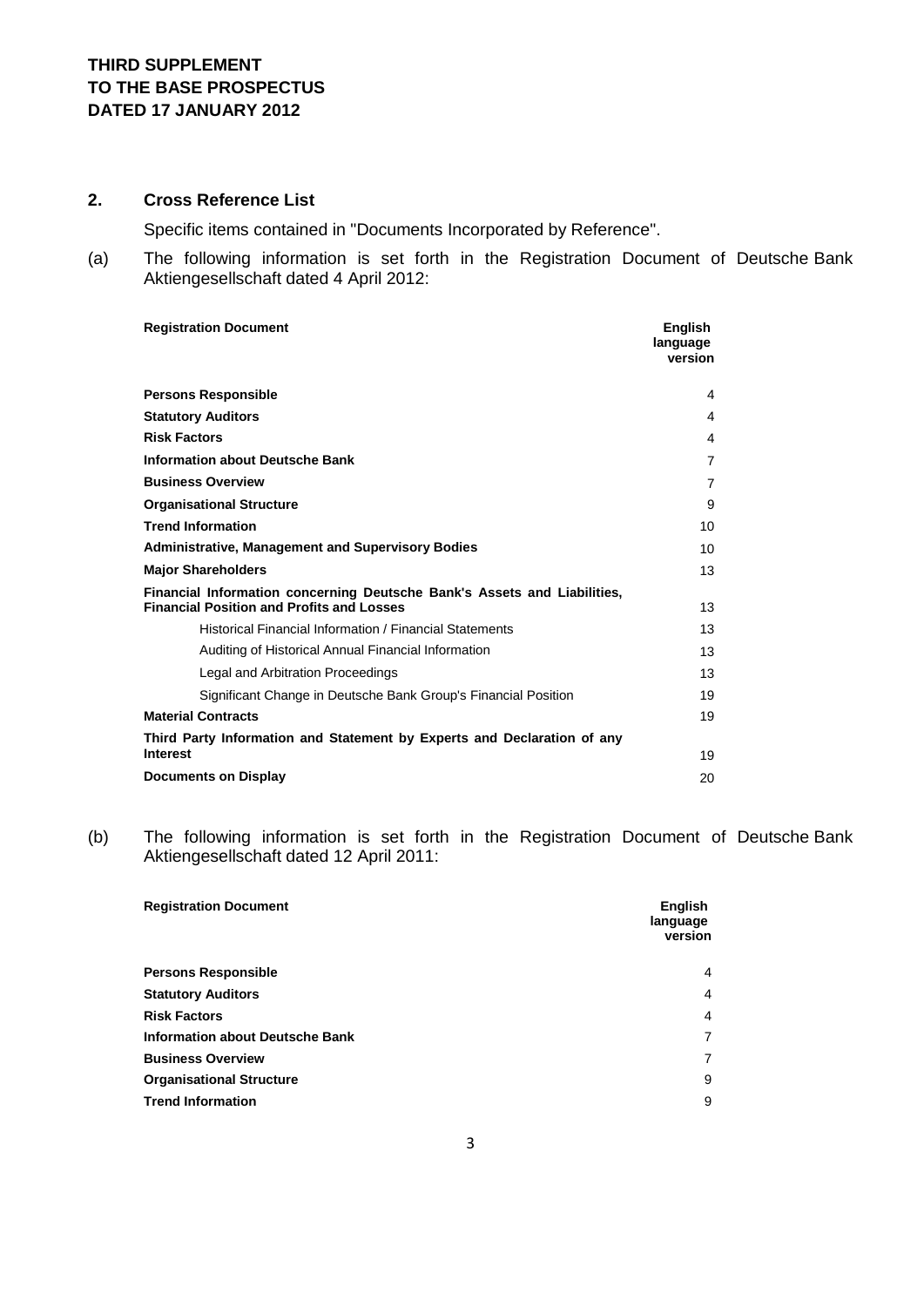# **THIRD SUPPLEMENT TO THE BASE PROSPECTUS DATED 17 JANUARY 2012**

| <b>Registration Document</b>                                                                                                 | English<br>language<br>version |
|------------------------------------------------------------------------------------------------------------------------------|--------------------------------|
| <b>Administrative, Management and Supervisory Bodies</b>                                                                     | 11                             |
| <b>Major Shareholders</b>                                                                                                    | 12 <sup>2</sup>                |
| Financial Information concerning Deutsche Bank's Assets and Liabilities,<br><b>Financial Position and Profits and Losses</b> | 12                             |
| Historical Financial Information / Financial Statements                                                                      | 13                             |
| Auditing of Historical Annual Financial Information                                                                          | 13                             |
| Legal and Arbitration Proceedings                                                                                            | 13                             |
| Significant Change in Deutsche Bank Group's Financial Position                                                               | 19                             |
| <b>Material Contracts</b>                                                                                                    | 19                             |
| Third Party Information and Statement by Experts and Declaration of any<br><b>Interest</b>                                   | 19                             |
| <b>Documents on Display</b>                                                                                                  | 19                             |
| Financial Report 2010 of the Deutsche Bank Group                                                                             | F-L                            |
| <b>Consolidated Financial Statements 2010</b>                                                                                | $F-I-149$                      |
| <b>Consolidated Statement of Income</b>                                                                                      | $F-I-151$                      |
| Consolidated Statement of Comprehensive Income                                                                               | $F-I-152$                      |
| <b>Consolidated Balance Sheet</b>                                                                                            | $F-I-153$                      |
| Consolidated Statement of Changes in Equity                                                                                  | $F-I-154$                      |
| <b>Consolidated Statement of Cash Flows</b>                                                                                  | $F-I-156$                      |
| Notes to the Consolidated Financial Statements                                                                               | $F-I-157$                      |
| Independent Auditors' Report                                                                                                 | $F-I-372$                      |
| <b>Annual Financial Statements 2010</b>                                                                                      | F-II                           |
| Balance Sheet as of December 31, 2010                                                                                        | $F$ -II-50                     |
| Income Statement for the period from January 1 to December 31, 2010                                                          | $F-II-52$                      |
| Notes to the Accounts                                                                                                        | $F$ -II-53                     |
| Auditors' Report                                                                                                             | $F-I-I-143$                    |

(c) The following information is set forth in the Annual Report of the Issuer as of 31 December 2009:

| <b>Audited Consolidated Financial Statements 2009</b>                     | <b>English</b><br>language<br>version |
|---------------------------------------------------------------------------|---------------------------------------|
| <b>Consolidated Statement of Income</b>                                   | 139                                   |
| Consolidated Statement of Recognized Income and Expense                   | 140                                   |
| <b>Consolidated Balance Sheet</b>                                         | 141                                   |
| Consolidated Statement of Changes in Equity                               | 142                                   |
| Consolidated Changes in Cash Flows                                        | 144                                   |
| Notes to the Consolidated Financial Statements including Table of Content | 145                                   |
| Independent Auditors' Report                                              | 310                                   |

(d) The following information is set forth in the Annual Report of the Issuer as of 31 December 2011:

### **Audited Consolidated Financial Statements 2011 English language version**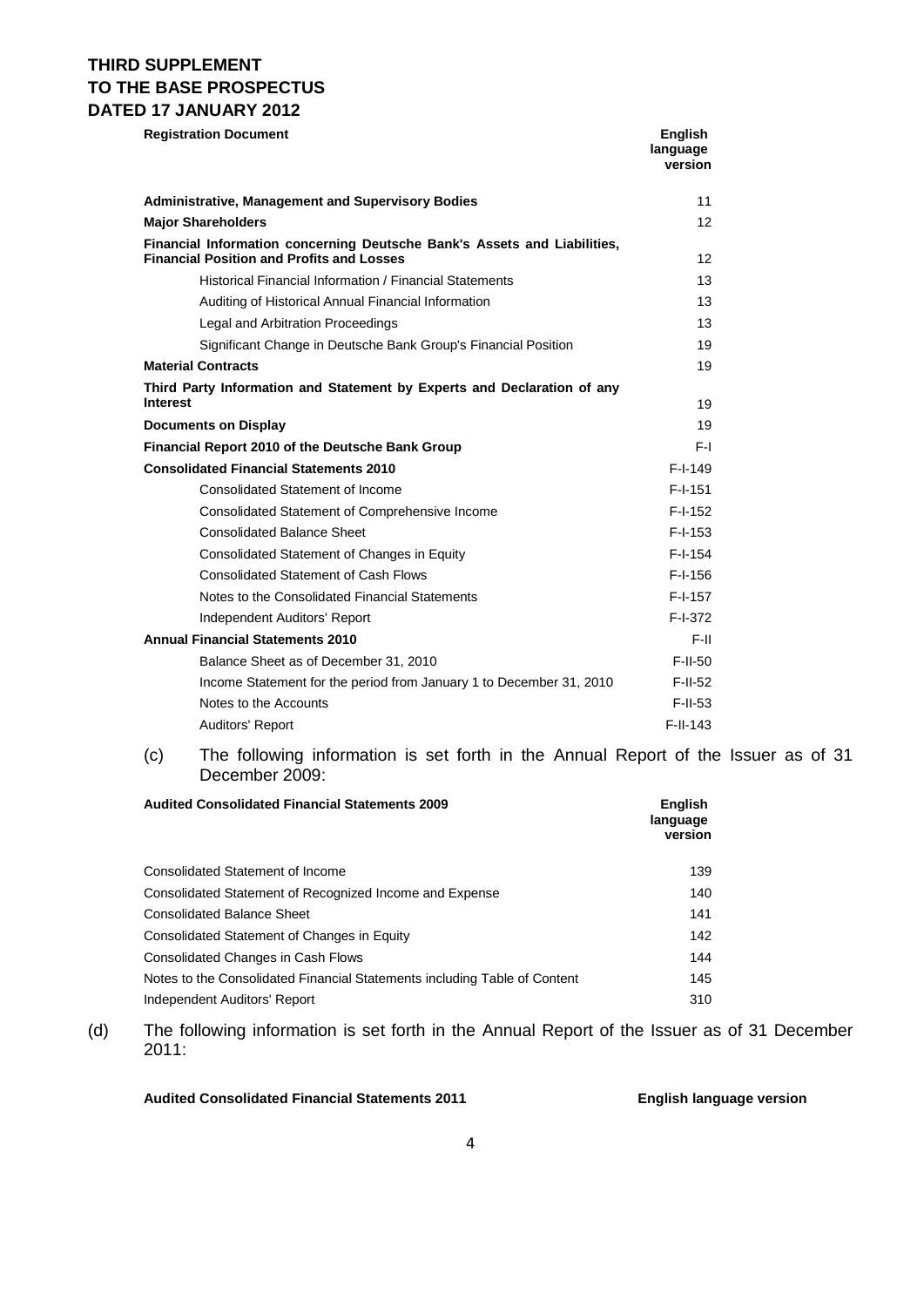# **THIRD SUPPLEMENT TO THE BASE PROSPECTUS DATED 17 JANUARY 2012**

### **Audited Consolidated Financial Statements 2011 English language version**

| Consolidated Statement of Income                                          | 175     |
|---------------------------------------------------------------------------|---------|
| Consolidated Statement of Comprehensive Income                            | 176     |
| <b>Consolidated Balance Sheet</b>                                         | 177     |
| Consolidated Statement of Changes in Equity                               | 178     |
| <b>Consolidated Changes in Cash Flows</b>                                 | 180     |
| Notes to the Consolidated Financial Statements including Table of Content | 181     |
| Independent Auditors' Report                                              | 400-401 |

### e) The following information is set forth in the Annual Financial Statements and Management Report 2011 of Deutsche Bank Aktiengesellschaft:

| <b>Annual Financial Statements 2011</b>                            | English language<br>version |
|--------------------------------------------------------------------|-----------------------------|
| Balance Sheet as of 31 December 2011                               | 68-69                       |
| Income Statement for the period from 1 January to 31 December 2011 | 70                          |
| Notes to the Accounts                                              | 71-149                      |
| Auditor's Report                                                   | 152                         |

(f) The following information is set for in the unaudited interim financial statements of Deutsche Bank Aktiengesellschaft for the nine months ended 30 September 2011:

| <b>Financial Statements for the nine months ended 30 September 2011</b> | English language<br>version |
|-------------------------------------------------------------------------|-----------------------------|
| <b>Review Report</b>                                                    | 50                          |
| Consolidated Statement of Income                                        | 51                          |
| <b>Consolidated Statement of Comprehensive Income</b>                   | 52                          |
| <b>Consolidated Balance Sheet</b>                                       | 53                          |
| Consolidated Statement of Changes in Equity                             | 54                          |
| <b>Consolidated Statement of Cash Flows</b>                             | 56                          |
| Notes to the Consolidated Financial Statements (Basis of Preparation)   | 57-91                       |
| Other Information                                                       | 92-95                       |

(g) The following information is set for in the unaudited interim financial statements of Deutsche Bank Aktiengesellschaft for the three months ended 31 March 2012:

| <b>Financial Statements for the three months ended 31 March 2012</b> | English language<br>version |
|----------------------------------------------------------------------|-----------------------------|
| Review Report                                                        | 44                          |
| Consolidated Statement of Income                                     | 45                          |